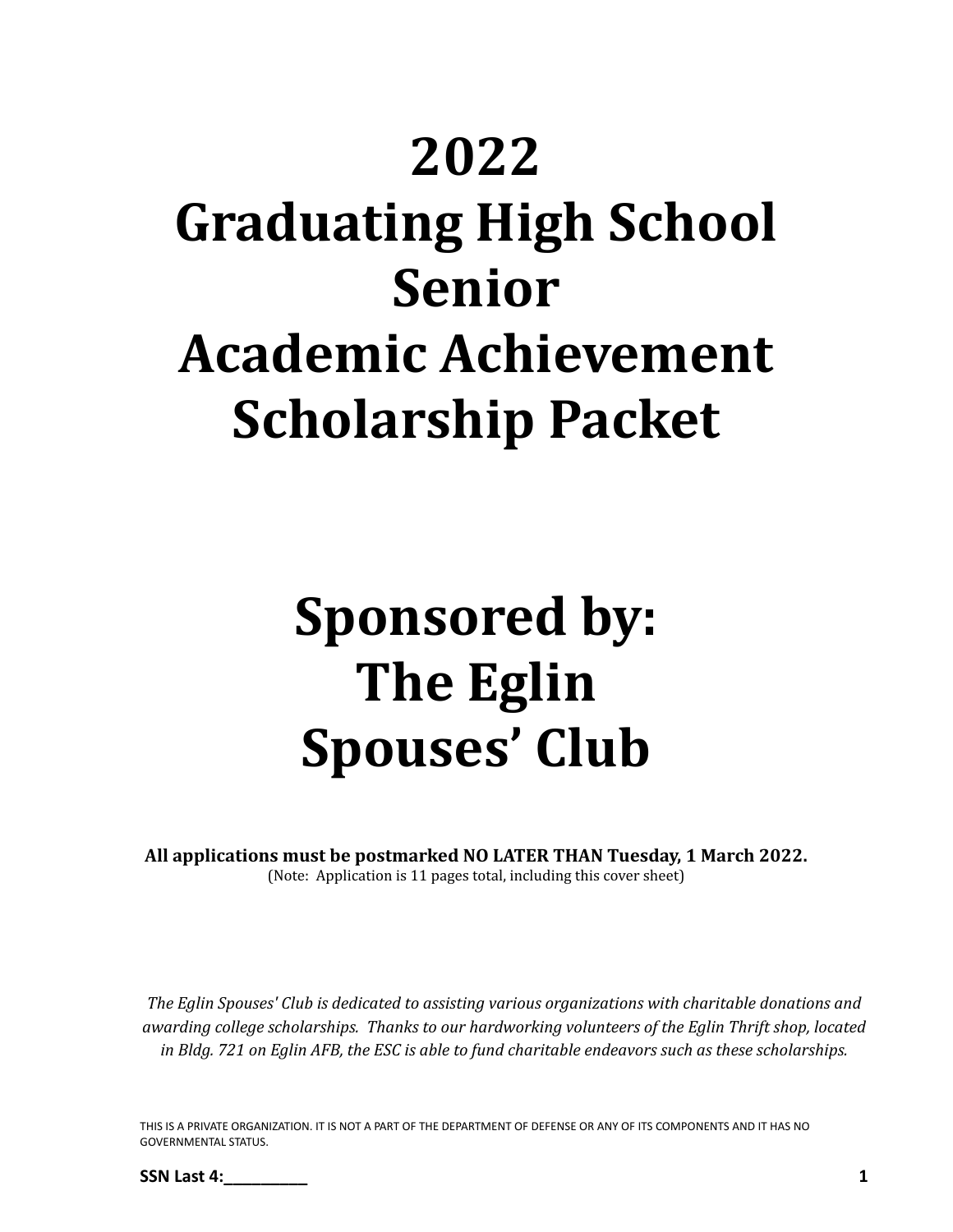#### **EGLIN SPOUSES' CLUB 2022 GRADUATING HIGH SCHOOL SENIOR ACADEMIC ACHIEVEMENT AWARDS**

The Eglin Spouses Club (ESC) annually sponsors scholarships for students who exhibit potential and desire to complete a program leading to a college degree. Financial support for these awards is provided by the Eglin Thrift Shop and other charitable activities associated with the ESC. Scholarship amounts will be determined by funding availability.

If additional award money is allocated, it may be distributed at the discretion of the Scholarship Committee using the eligibility and selection criteria listed below. All awards may not be given if candidates do not meet eligibility and selection criteria.

**ELIGIBILITY REQUIREMENTS:** At the time the scholarship application is due, students must be of good character and must meet the following criteria:

- 1. Planning to seek undergraduate, associate, or similar degree/diploma from an accredited 2 or 4-year college, university, or vocational-technical school; **AND**
- 2. Be a dependent of an active duty, retired or deceased military member; **AND**
- 3. Be in possession, or eligible for possession, of a military ID card allowing full benefits (that does not expire before 31 May 2022); **AND**
- 4. Reside within a 50-mile radius of Eglin Air Force Base **OR** be the dependent of a sponsor stationed at Eglin Air Force Base

The Scholarship Committee shall determine eligibility. A separate/independent review committee will be the final determining body for awarded scholarships. Each recipient is notified by mail of his or her selection. This award will be withdrawn if the recipient accepts a scholarship from another military Spouses' Club. The award will be withdrawn if the recipient fails to enroll in an institution of higher learning within six months of receiving said award.

#### **SELECTION CRITERIA:**

- A) Academic record (you must have an unweighted 3.0 GPA minimum, based on a 4.0 system)
- B) Test scores (SAT and/or ACT)
- C) Extracurricular activities (school, church, civic, community, employment, etc.., including leadership, honors and awards received)
- D) Student Essays
- E) Two References (Can Not Be Related)

THIS IS A PRIVATE ORGANIZATION. IT IS NOT A PART OF THE DEPARTMENT OF DEFENSE OR ANY OF ITS COMPONENTS AND IT HAS NO GOVERNMENTAL STATUS.

**SSN Last 4: 2**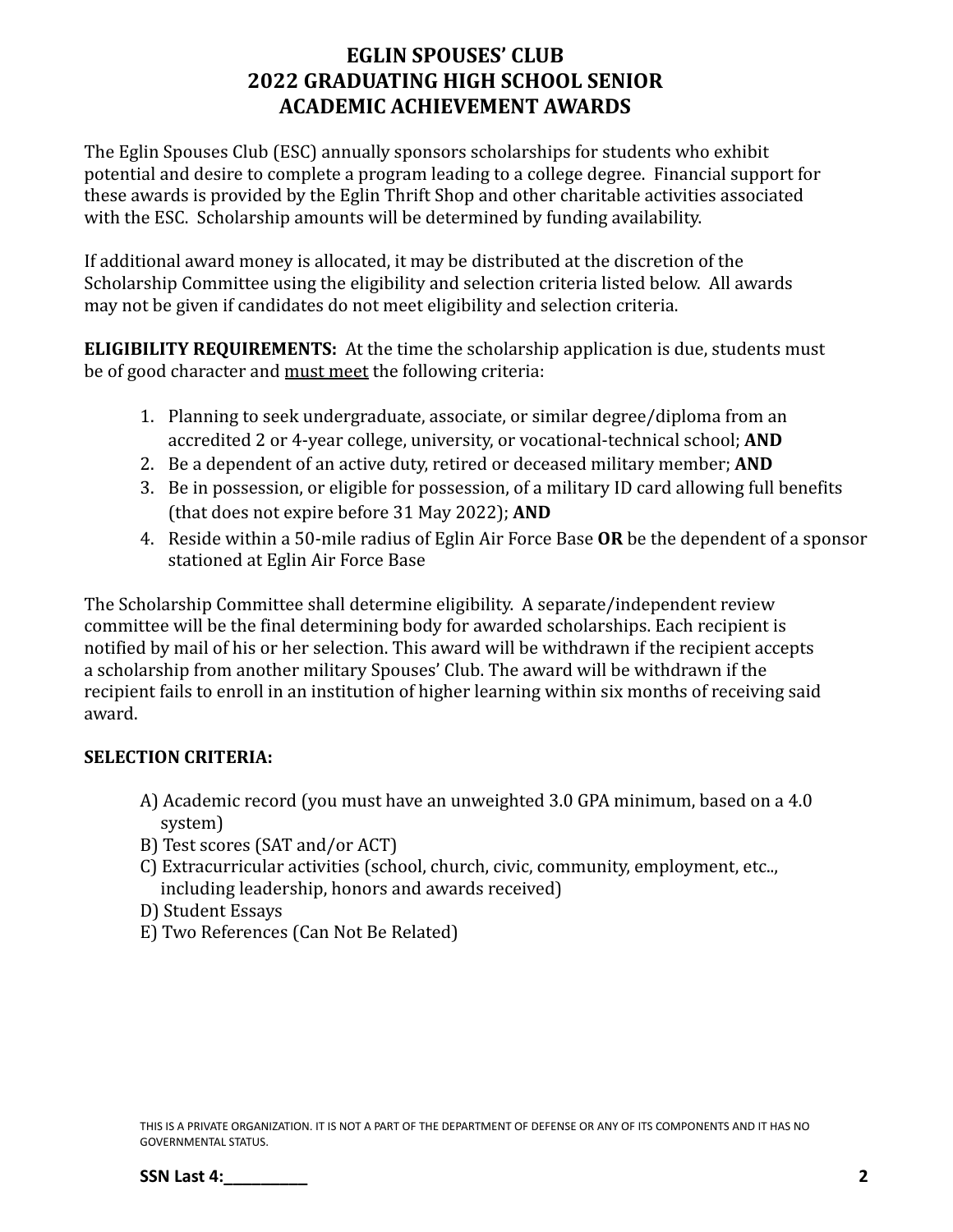#### **HIGH SCHOOL GRADUATE APPLICATION CHECKLIST**

All applications must be postmarked **NO LATER THAN TUESDAY, 1 MARCH 2022.** For more information contact: scholarship.eglinspousesclub@gmail.com. Applicant will receive an email confirming receipt of application by 21 March 2022. **Failure to complete these instructions correctly will result in disqualification. Use this checklist as you complete your application packet to include:**

- \_\_\_1. Completed Personal Data Sheet (Pages 4).
- \_\_\_2. Transcripts (officially sealed) from high school or any college courses completed. Note: Official copies may be returned to you later, upon request.
- \_\_\_3. Counselor's Verification (page 5).
- \_\_\_4. Completed Activity Data Sheet (pages 6-8). You may make additional copies of this form, if needed, but the information submitted has to be on this form.
- \_\_\_5. Two (2) completed recommendations. Two reference pages have been provided for you (pages 9 and 10 ). These references should be employers, teachers, or anyone you have contact with on a regular basis---someone who knows you and can attest to your character and may NOT be family members. Give a copy of the form to your references and ask them to return it to you in a SEALED envelope with their signature over the seal. The reference should not refer to the applicant's name or gender (like he/she, him/her). Instead use "this candidate," "this applicant," "this individual." etc. This protects your identification and ensures fairness during judging. References **must** be included with your completed application.
- \_\_\_6. Student Essays**:** Attach a type written essay of 500-600 words in length answering the following question:

**Discuss an accomplishment, event, or realization that sparked a period of personal growth and a new understanding of yourself or others. Describe how this may affect your future.**

#### **AND**

**Tell us what you are passionate about.**

(This second essay should only be around 100 words).

- The essays must be **double spaced** and typed using **Times New Roman 12pt font**.
- **Do NOT** use your name, school, or position so that the essays may be evaluated objectively.
- **The last 4 digits of your SSN must be placed at the bottom of the pages** for identification purposes. Without the number, your essays are not identifiable.
- \_\_\_7. Certification page (page 11)
- \_\_\_8. Mail completed application (write in SSN Last 4 on bottom of each page) to:

**Eglin Spouses' Club Scholarship 2022 c/o ESC P.O. Box 1862 Eglin AFB, FL 32542**

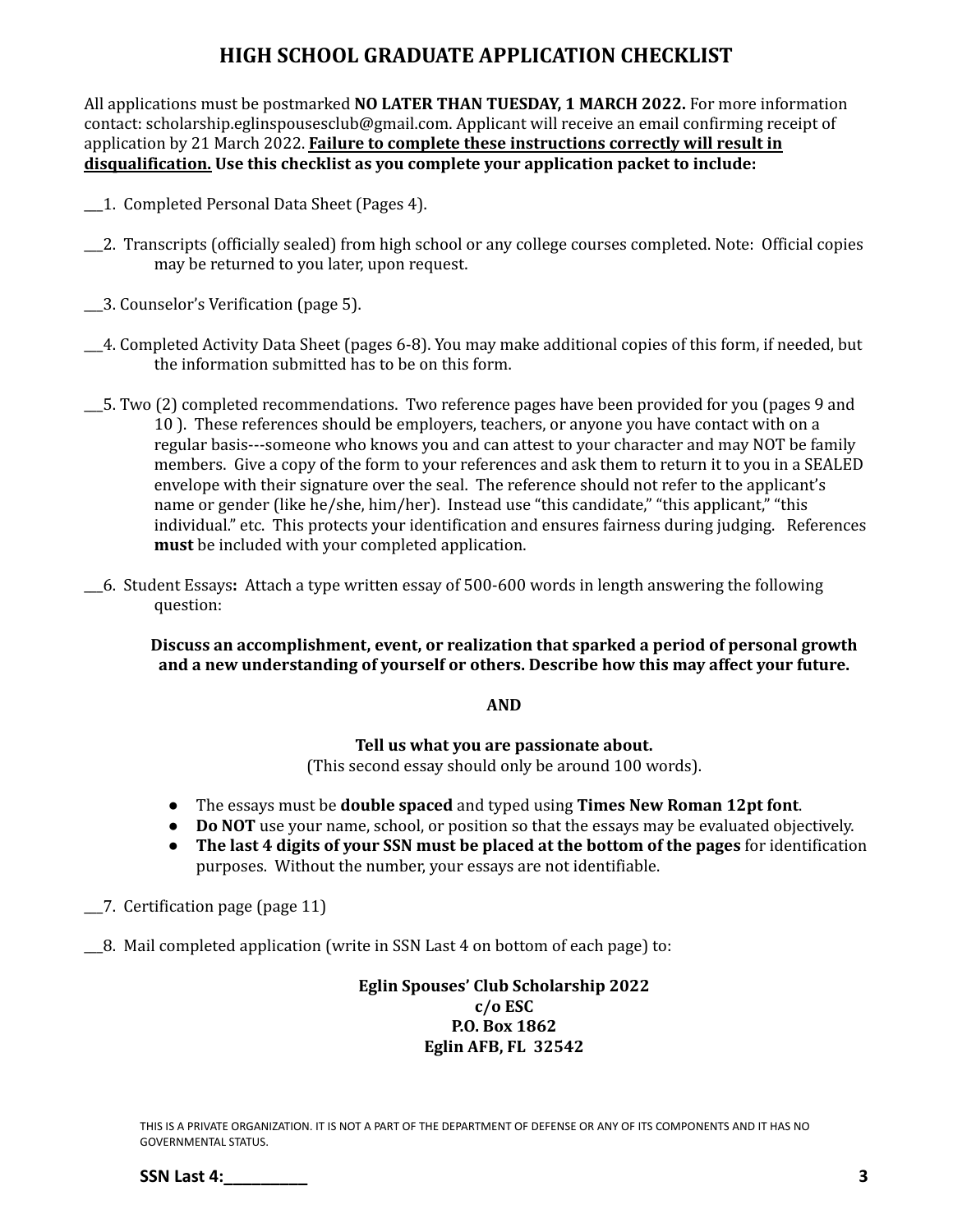#### **EGLIN SPOUSES' CLUB 2022 GRADUATING HIGH SCHOOL SENIOR ACADEMIC ACHIEVEMENT AWARDS**

#### **PERSONAL DATA SHEET**

| <b>APPLICANT'S INFORMATION</b>                          |                                              |
|---------------------------------------------------------|----------------------------------------------|
| NAME (Last, First, Middle)                              |                                              |
| Applicant's Last Four (SSN):                            |                                              |
| Address (Street, City, State, Zip):                     | Name of High School Currently Attending:     |
|                                                         | E-mail address:                              |
| Home Phone Number:                                      | Cell Phone:                                  |
| <b>SPONSOR'S INFORMATION</b>                            |                                              |
| Sponsor's Eligibility Category: (Circle)                |                                              |
| Active Duty Retired<br>Deceased                         | Deployed in High School<br>Remote<br>POW/MIA |
| Sponsor's Name                                          | Rank/Grade                                   |
| Sponsor's Organization                                  | Sponsor's Last 4 (SSN)                       |
| <b>Organization Address</b>                             | Duty Phone Number:                           |
|                                                         | Home/Cell Phone Number:                      |
| Current Mailing Address (if different than applicant's) | E-mail Address:                              |
|                                                         | Sponsor's ID Card Expiration Date:           |

How did you hear about our scholarship? (Google, Facebook, email, word of mouth, guidance counselor, other)

Did you or will you apply for another spouse club scholarship?

If so, which spouse's club?

Is a family member in the Eglin Spouses Club?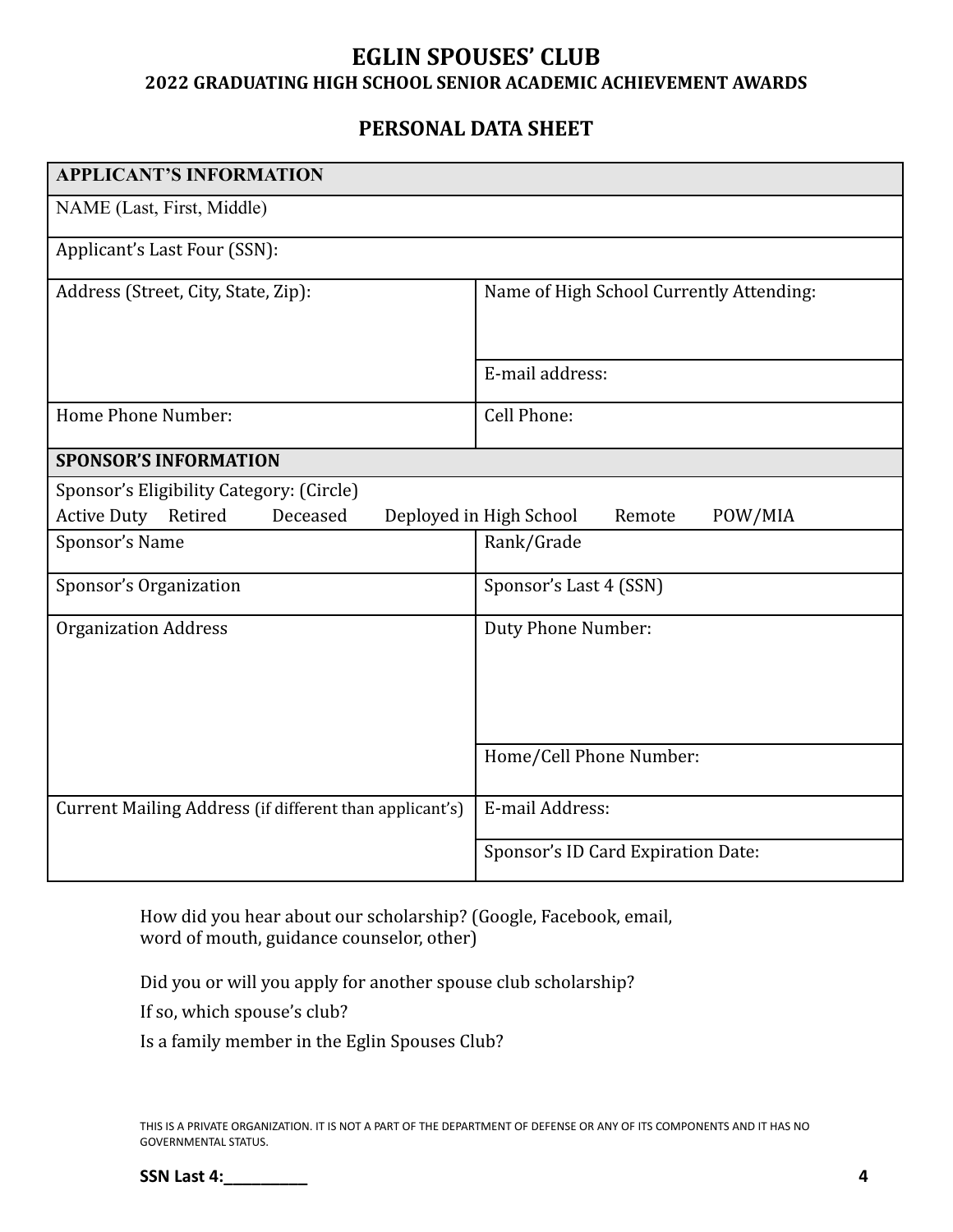#### **EGLIN SPOUSES' CLUB 2022 GRADUATING HIGH SCHOOL SENIOR ACADEMIC ACHIEVEMENT AWARDS COUNSELOR'S VERIFICATION**

#### **THIS PAGE ONLY IS TO BE FILLED OUT BY THE APPLICANT'S HIGH SCHOOL COUNSELOR**

|                               |                                               | GPA: Unweighted ______________________ Weighted ________________________________ |  |
|-------------------------------|-----------------------------------------------|----------------------------------------------------------------------------------|--|
| <b>TEST SCORES:</b><br>and/or | Total SAT score: __________________           |                                                                                  |  |
|                               | ACT: _______________(highest composite score) |                                                                                  |  |
| ID is valid.                  |                                               | Check here to confirm that you have verified that the applicant's military       |  |

| Counselor's |      |
|-------------|------|
| Signature   | Date |

**COUNSELOR** – In a **SEALED ENVELOPE,** please attach an **OFFICIAL COPY** of complete High School transcripts and test scores. Please return envelope to the scholarship applicant so they may mail completed application to the address requested. Thank you very much for your help.

------------------------------------------------------------------------------------------------------------

| <b>SSN Last 4:</b> |  |
|--------------------|--|
|                    |  |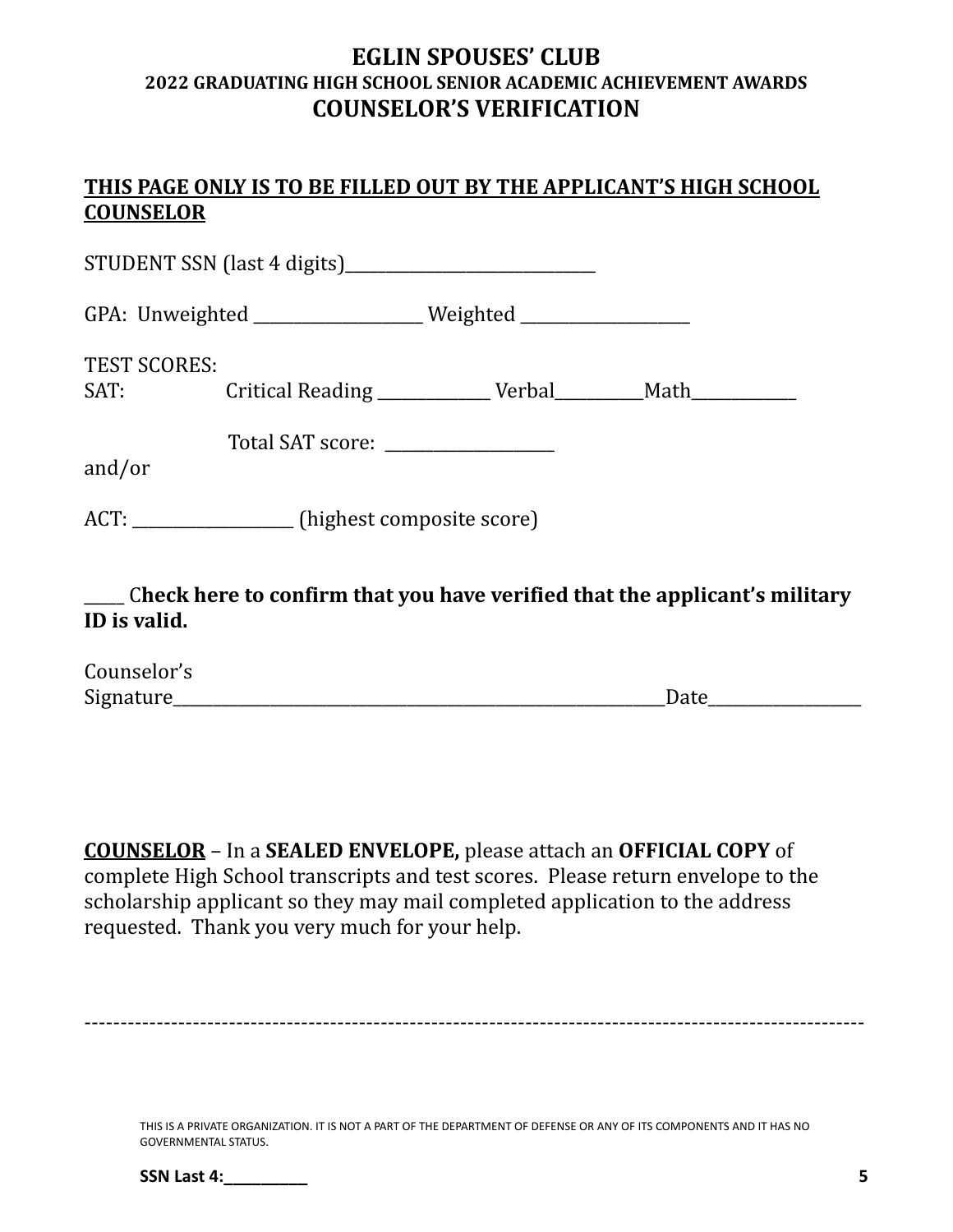#### **ACTIVITY DATA SHEET (1)**

Please detail your extra-curricular activities for each high school year and include best estimated total number of hours over 4 years:

\*It is important that applicants provide any and all qualifying information in the application categories (Education, Employment, Community/Volunteer Service, Community/Club Activities, High School Activities, Awards/Honors). Please print out and attach additional sheets if necessary. Do not add a resume. Please see examples provided.

| <b>EDUCATIONAL DATA</b>                               |                       |  |
|-------------------------------------------------------|-----------------------|--|
| High schools attended grades 9-12 (Name, City, State) | <b>Dates Attended</b> |  |
|                                                       | From Mo/Yr - To Mo/Yr |  |
|                                                       |                       |  |
|                                                       |                       |  |
|                                                       |                       |  |
|                                                       |                       |  |
|                                                       |                       |  |
|                                                       |                       |  |
|                                                       |                       |  |
|                                                       |                       |  |
|                                                       |                       |  |

| <b>EMPLOYMENT DATA Grades 9-12 only.</b> List most recent PAID employment first. |                    |                       |                         |
|----------------------------------------------------------------------------------|--------------------|-----------------------|-------------------------|
| <b>Company and Job Title</b>                                                     | <b>Estimated</b>   | Dates employed        |                         |
|                                                                                  | <b>Total Hours</b> |                       | From $Mo/Yr - To Mo/Yr$ |
| Eg: Pizza Hut Store #125, Hostess/Wait staff, Babysitting self employed,         | 200<br>150         | $6/2014$<br>Sept/2013 | Present<br>Present      |
|                                                                                  |                    |                       |                         |
|                                                                                  |                    |                       |                         |
|                                                                                  |                    |                       |                         |
|                                                                                  |                    |                       |                         |
|                                                                                  | MOMAI IIOIIDO      |                       |                         |

#### TOTAL HOURS:

| <b>COMMUNITY VOLUNTEER SERVICE</b> List volunteer work with service, religious, and other community<br>organizations. Verification of service may be required. HIGH SCHOOL YEARS ONLY. Unpaid practicum/internships go<br>here. |                                                                          |                        |                                                               |  |
|---------------------------------------------------------------------------------------------------------------------------------------------------------------------------------------------------------------------------------|--------------------------------------------------------------------------|------------------------|---------------------------------------------------------------|--|
| Organization                                                                                                                                                                                                                    | <b>Position/Title</b>                                                    | <b>Estimated</b>       | <b>Dates Volunteered: Grades</b>                              |  |
|                                                                                                                                                                                                                                 |                                                                          | <b>Total Hours</b>     | $9-12$                                                        |  |
|                                                                                                                                                                                                                                 |                                                                          |                        | From $Mo/Yr - To Mo/Yr$                                       |  |
| eg: County Animal Shelter<br>Special Olympics of NOVA<br>Eagle Scout Project                                                                                                                                                    | Feed/wash animals<br>Helped at track meet<br>Rebuilt stairs for a church | 100<br>$\frac{30}{75}$ | October 2013-Feb 2016<br>July 2013, 2014, 2015<br>Summer 2015 |  |
|                                                                                                                                                                                                                                 |                                                                          |                        |                                                               |  |
|                                                                                                                                                                                                                                 |                                                                          |                        |                                                               |  |
|                                                                                                                                                                                                                                 |                                                                          |                        |                                                               |  |

TOTAL HOURS:

THIS IS A PRIVATE ORGANIZATION. IT IS NOT A PART OF THE DEPARTMENT OF DEFENSE OR ANY OF ITS COMPONENTS AND IT HAS NO GOVERNMENTAL STATUS.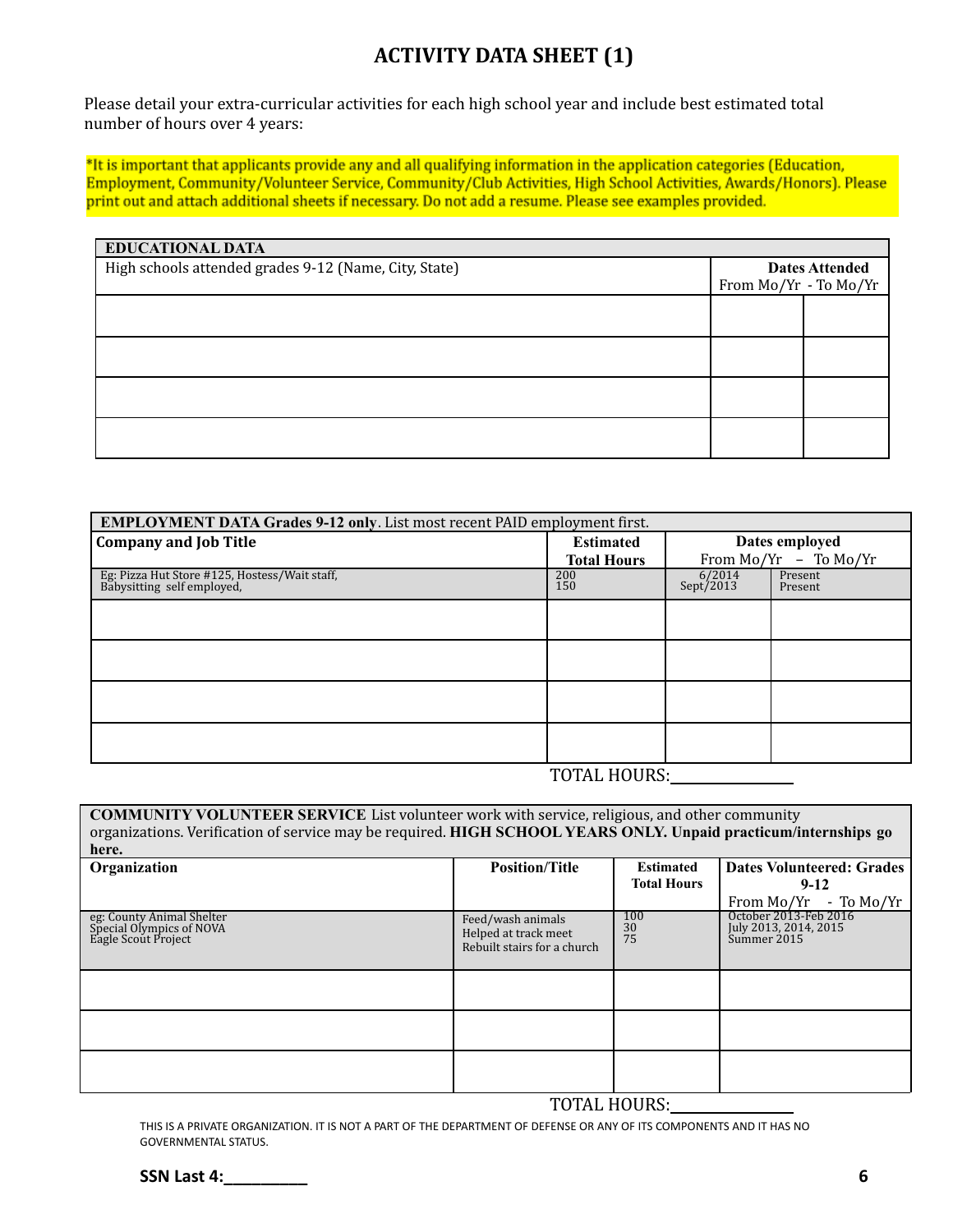### **ACTIVITY DATA SHEET (2)**

| COMMUNITY OR CLUB ACTIVITIES: List athletics, clubs or activities for high school and community. Verification of  |                        |                        |                                            |                       |                          |
|-------------------------------------------------------------------------------------------------------------------|------------------------|------------------------|--------------------------------------------|-----------------------|--------------------------|
| participation may be required. Please place the descriptive symbol and estimated hours in the appropriate column: |                        |                        |                                            |                       |                          |
| HS-high school Com-Community C-Captain<br>M-Member O- Please state position                                       |                        |                        | CC-Co-Captain P-President V-Vice-President |                       | S-Secretary              |
| T-Treasurer<br><b>Organization/Activity (Name)</b>                                                                | 12 <sup>th</sup> Grade | 11 <sup>th</sup> Grade | 10 <sup>th</sup> Grade                     | 9 <sup>th</sup> Grade | <b>Description</b>       |
|                                                                                                                   | <b>Hours</b>           | <b>Hours</b>           | <b>Hours</b>                               | <b>Hours</b>          |                          |
| e.g., Drama Club -HS                                                                                              | $M - 30$               | M - 35                 |                                            |                       | Acted in 2 plays         |
| Travel Soccer-Com                                                                                                 | $C - 40$               | $M - 20$               | $M - 20$                                   | $M - 20$              | Goalie, travel team      |
| National Honor Society-HS                                                                                         | $P - 20$               | $T - 20$               | $M - 10$                                   |                       | Participated in projects |
|                                                                                                                   |                        |                        |                                            |                       |                          |
|                                                                                                                   |                        |                        |                                            |                       |                          |
|                                                                                                                   |                        |                        |                                            |                       |                          |
|                                                                                                                   |                        |                        |                                            |                       |                          |
|                                                                                                                   |                        |                        |                                            |                       |                          |
|                                                                                                                   |                        |                        |                                            |                       |                          |
|                                                                                                                   |                        |                        |                                            |                       |                          |
|                                                                                                                   |                        |                        |                                            |                       |                          |
|                                                                                                                   |                        |                        |                                            |                       |                          |
|                                                                                                                   |                        |                        |                                            |                       |                          |
|                                                                                                                   |                        |                        |                                            |                       |                          |
|                                                                                                                   |                        |                        |                                            |                       |                          |
|                                                                                                                   |                        |                        |                                            |                       |                          |
|                                                                                                                   |                        |                        |                                            |                       |                          |
|                                                                                                                   |                        |                        |                                            |                       |                          |
|                                                                                                                   |                        |                        |                                            |                       |                          |
|                                                                                                                   |                        |                        |                                            |                       |                          |
|                                                                                                                   |                        |                        |                                            |                       |                          |
|                                                                                                                   |                        |                        |                                            |                       |                          |
|                                                                                                                   |                        |                        |                                            |                       |                          |
|                                                                                                                   |                        |                        |                                            |                       |                          |
|                                                                                                                   |                        |                        |                                            |                       |                          |
|                                                                                                                   |                        |                        |                                            |                       |                          |
|                                                                                                                   |                        |                        |                                            |                       |                          |
|                                                                                                                   |                        |                        |                                            |                       |                          |
|                                                                                                                   |                        |                        |                                            |                       |                          |
|                                                                                                                   |                        |                        |                                            |                       |                          |
|                                                                                                                   |                        |                        |                                            |                       |                          |
|                                                                                                                   |                        |                        |                                            |                       |                          |
|                                                                                                                   |                        |                        |                                            |                       |                          |
|                                                                                                                   |                        |                        |                                            |                       |                          |

TOTAL HOURS:

THIS IS A PRIVATE ORGANIZATION. IT IS NOT A PART OF THE DEPARTMENT OF DEFENSE OR ANY OF ITS COMPONENTS AND IT HAS NO GOVERNMENTAL STATUS.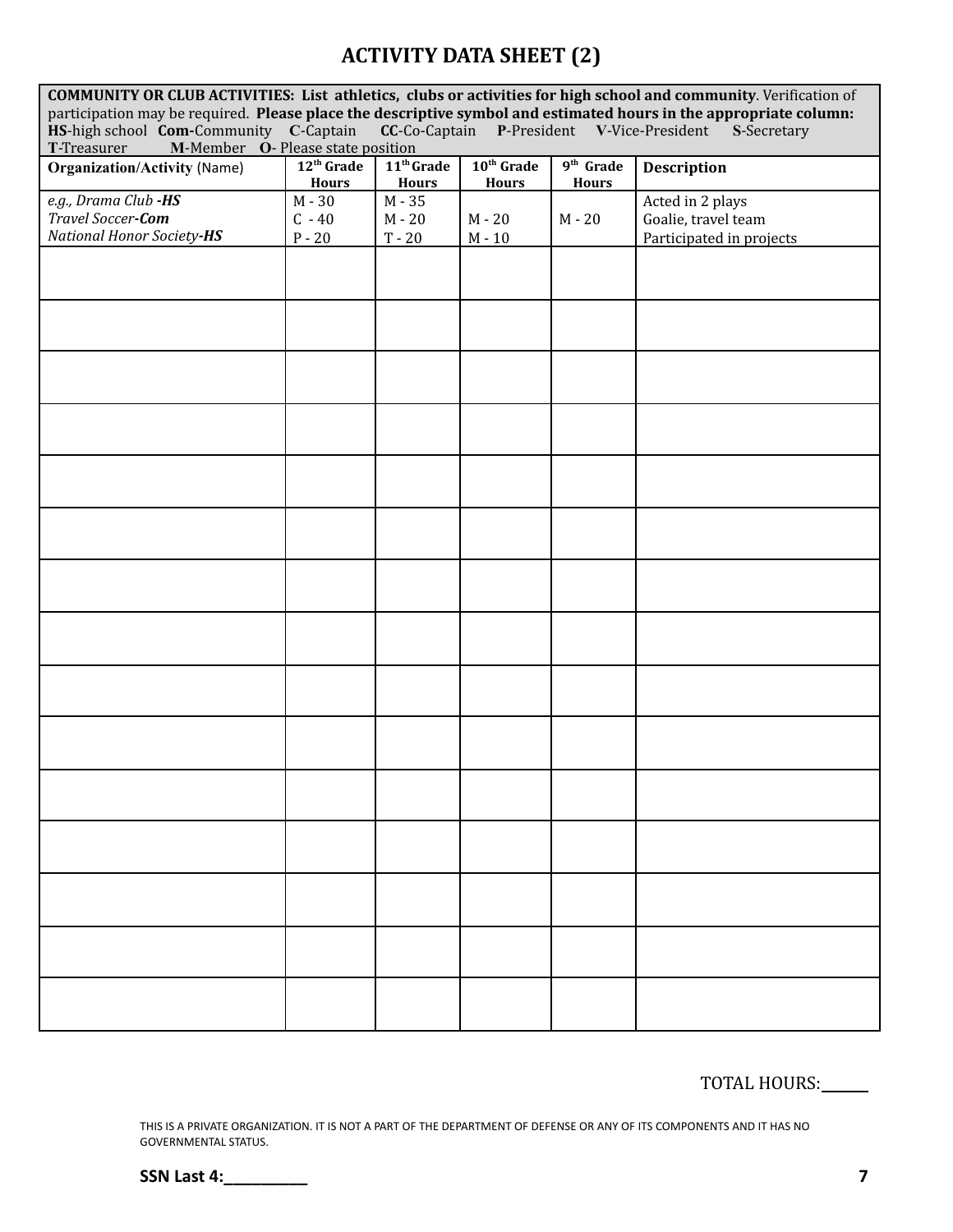## **ACTIVITY DATA SHEET (3)**

| <b>AWARDS/HONORS</b><br>Please include all academic, athletic, club, community and high school awards earned while in grades<br>$9-12.$                                                  |                                                                                                                                     |                                                                              |                                      |                                      |     |
|------------------------------------------------------------------------------------------------------------------------------------------------------------------------------------------|-------------------------------------------------------------------------------------------------------------------------------------|------------------------------------------------------------------------------|--------------------------------------|--------------------------------------|-----|
| <b>Awards/Honors and Organization</b>                                                                                                                                                    | DescriptionAward/Honor                                                                                                              | $12$ <sup>th</sup>                                                           | $11$ <sup>th</sup>                   | $10^{th}$                            | 9th |
| e.g., Athletic Letter (football, basketball, track)<br>Eagle Scout<br>Employee of the Quarter, Pizza Hut Store 215<br>Honor Roll, Edison High School 3.5 min GPA<br>Math Academic Letter | Performance/participation $X$<br>Service Project<br>Attitude, effort, Mrg picks<br>Awarded each semester<br>Awarded yearly, 4.0 GPA | $\boldsymbol{X}$<br>$\boldsymbol{X}$<br>$\boldsymbol{X}$<br>$\boldsymbol{X}$ | $\boldsymbol{X}$<br>$\boldsymbol{X}$ | $\boldsymbol{X}$<br>$\boldsymbol{X}$ |     |
|                                                                                                                                                                                          |                                                                                                                                     |                                                                              |                                      |                                      |     |
|                                                                                                                                                                                          |                                                                                                                                     |                                                                              |                                      |                                      |     |
|                                                                                                                                                                                          |                                                                                                                                     |                                                                              |                                      |                                      |     |
|                                                                                                                                                                                          |                                                                                                                                     |                                                                              |                                      |                                      |     |
|                                                                                                                                                                                          |                                                                                                                                     |                                                                              |                                      |                                      |     |
|                                                                                                                                                                                          |                                                                                                                                     |                                                                              |                                      |                                      |     |
|                                                                                                                                                                                          |                                                                                                                                     |                                                                              |                                      |                                      |     |
|                                                                                                                                                                                          |                                                                                                                                     |                                                                              |                                      |                                      |     |
|                                                                                                                                                                                          |                                                                                                                                     |                                                                              |                                      |                                      |     |
|                                                                                                                                                                                          |                                                                                                                                     |                                                                              |                                      |                                      |     |
|                                                                                                                                                                                          |                                                                                                                                     |                                                                              |                                      |                                      |     |
|                                                                                                                                                                                          |                                                                                                                                     |                                                                              |                                      |                                      |     |
|                                                                                                                                                                                          |                                                                                                                                     |                                                                              |                                      |                                      |     |
|                                                                                                                                                                                          |                                                                                                                                     |                                                                              |                                      |                                      |     |
|                                                                                                                                                                                          |                                                                                                                                     |                                                                              |                                      |                                      |     |

**Total Hours:**

| <b>INTENDED COLLEGIATE AREA OF STUDY</b> |        |  |
|------------------------------------------|--------|--|
| Major:                                   | Minor: |  |
|                                          |        |  |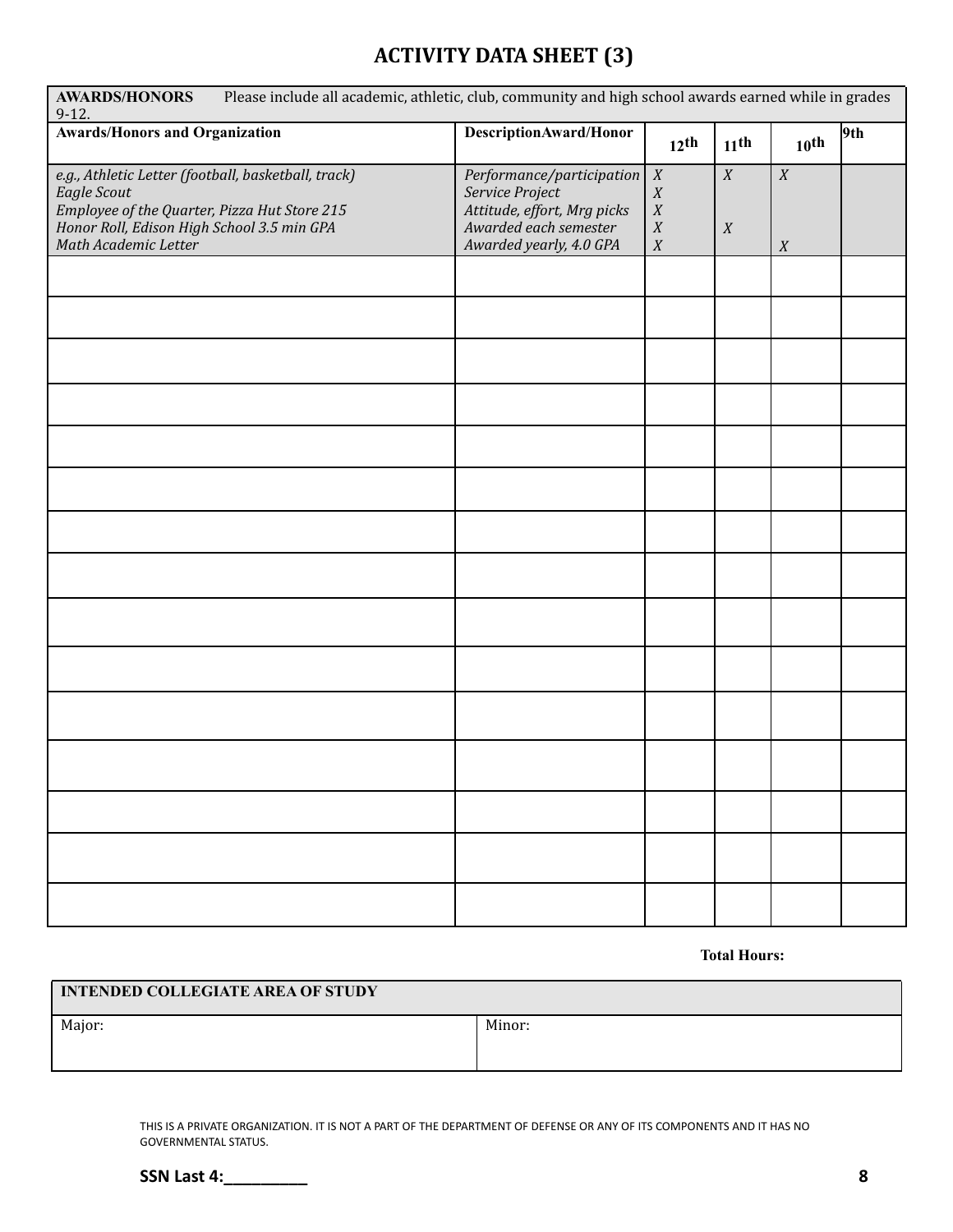## **EGLIN SPOUSES' CLUB 2022 High School Academic Scholarship Application Recommendation 1**

**0** 1 2 3 4 5<br>Rarely Observed Above and Bevond Above and Beyond

- 1. Is polite and courteous
- \_\_\_\_\_2. Possesses good decision-making skills
- \_\_\_\_\_3. Handles difficult situations well
- \_\_\_\_\_4. Demonstrates good time management (Example: turns in complete assignments promptly)
- \_\_\_\_\_5. Maintains good peer relationships
- \_\_\_\_\_6. Accepts responsibility and follows through
- \_\_\_\_\_7. Demonstrates integrity
- \_\_\_\_\_8. Is self-motivated
- \_\_\_\_\_9. Perseveres through commitment, regardless of difficulty.

#### **Do not use applicant's name, as judging is impartial and names are not to be included.**

Please give your assessment of this applicant's potential for success in college. Indicate how long and in what capacity you have known him/her. You may use the space provided OR attach a separate piece of paper to this form.

Applicant's last 4 of SSN

Reference Name, Position, and Phone Number

**\_\_\_\_\_\_\_\_\_\_\_\_\_\_\_\_\_\_\_\_\_\_\_\_\_\_\_\_\_\_\_\_\_\_\_\_\_\_\_\_\_\_\_\_\_\_\_\_\_\_\_\_\_\_\_\_\_\_**

\_\_\_\_\_\_\_\_\_\_\_\_\_\_\_\_\_\_\_\_\_\_\_\_\_\_\_\_\_\_\_\_\_\_\_\_\_\_\_\_\_\_\_\_\_\_\_\_\_\_\_\_\_\_\_\_\_\_

\_\_\_\_\_\_\_\_\_\_\_\_\_\_\_\_\_\_\_\_\_\_\_\_\_\_\_\_\_\_\_\_\_\_\_\_\_\_\_\_\_\_\_\_\_\_\_\_\_\_\_\_\_\_\_\_\_\_

Date

*Writer: Please return reference form in a sealed envelope (with your signature over the envelope flap) to the applicant so that they may mail it with their completed application. Thank you.*

THIS IS A PRIVATE ORGANIZATION. IT IS NOT A PART OF THE DEPARTMENT OF DEFENSE OR ANY OF ITS COMPONENTS AND IT HAS NO GOVERNMENTAL STATUS.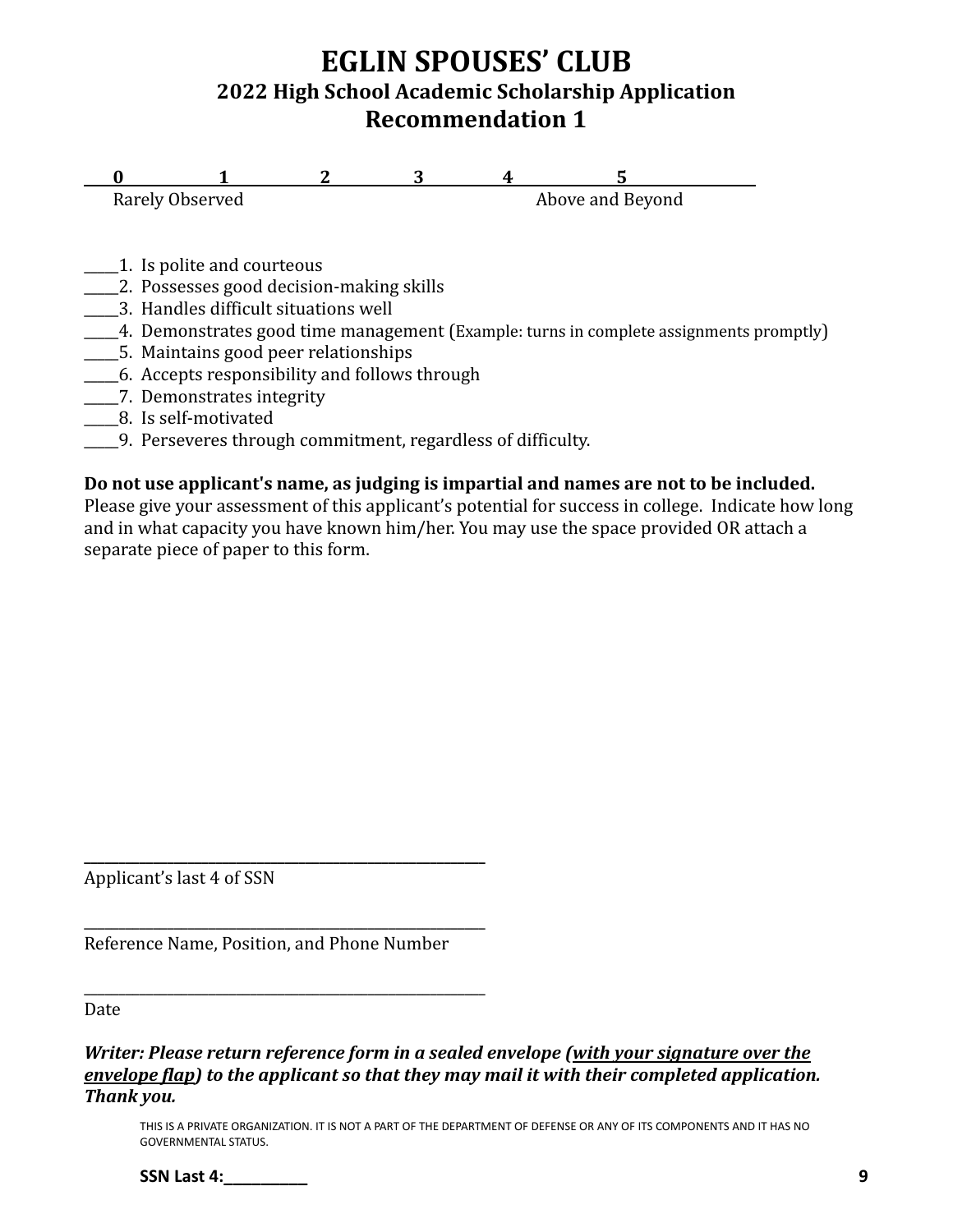## **EGLIN SPOUSES' CLUB 2022 High School Academic Scholarship Application Recommendation 2**

**0** 1 2 3 4 5<br>Rarely Observed Above and Bevond Above and Beyond

- 1. Is polite and courteous
- \_\_\_\_\_2. Possesses good decision-making skills
- \_\_\_\_\_3. Handles difficult situations well
- \_\_\_\_\_4. Demonstrates good time management (Example: turns in complete assignments promptly)
- \_\_\_\_\_5. Maintains good peer relationships
- \_\_\_\_\_6. Accepts responsibility and follows through
- \_\_\_\_\_7. Demonstrates integrity
- \_\_\_\_\_8. Is self-motivated
- \_\_\_\_\_9. Perseveres through commitment, regardless of difficulty.

#### **Do not use applicant's name, as judging is impartial and names are not to be included.**

Please give your assessment of this applicant's potential for success in college. Indicate how long and in what capacity you have known him/her. You may use the space provided OR attach a separate piece of paper to this form.

Applicant's last 4 of SSN

Reference Name, Position, and Phone Number

**\_\_\_\_\_\_\_\_\_\_\_\_\_\_\_\_\_\_\_\_\_\_\_\_\_\_\_\_\_\_\_\_\_\_\_\_\_\_\_\_\_\_\_\_\_\_\_\_\_\_\_\_\_\_\_\_\_\_**

\_\_\_\_\_\_\_\_\_\_\_\_\_\_\_\_\_\_\_\_\_\_\_\_\_\_\_\_\_\_\_\_\_\_\_\_\_\_\_\_\_\_\_\_\_\_\_\_\_\_\_\_\_\_\_\_\_\_

\_\_\_\_\_\_\_\_\_\_\_\_\_\_\_\_\_\_\_\_\_\_\_\_\_\_\_\_\_\_\_\_\_\_\_\_\_\_\_\_\_\_\_\_\_\_\_\_\_\_\_\_\_\_\_\_\_\_

Date

*Writer: Please return reference form in a sealed envelope (with your signature over the envelope flap) to the applicant so that they may mail it with their completed application. Thank you.*

THIS IS A PRIVATE ORGANIZATION. IT IS NOT A PART OF THE DEPARTMENT OF DEFENSE OR ANY OF ITS COMPONENTS AND IT HAS NO GOVERNMENTAL STATUS.